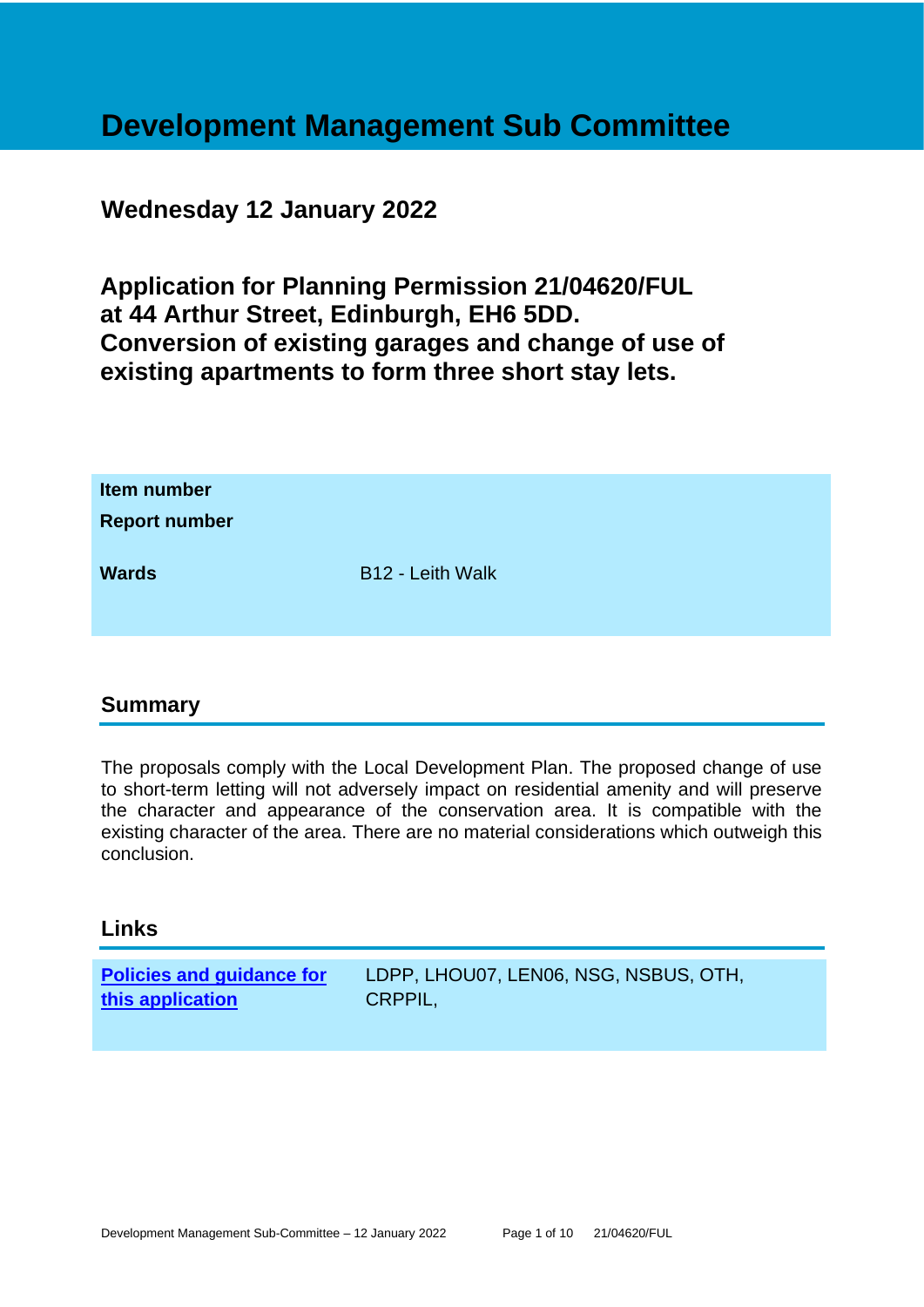# **Report**

## **Application for Planning Permission 21/04620/FUL at 44 Arthur Street, Edinburgh, EH6 5DD. Conversion of existing garages and change of use of existing apartments to form three short stay lets.**

#### **Recommendations**

**1.1** It is recommended that this application be Granted subject to the details below.

#### **Background**

#### **2.1 Site description**

The application site comprises two ground floor garage units located on the corner of Arthur Street and Arthur Street Lane. The site forms part of a three-storey flatted block. The area is residential in nature, with some commercial garages located nearby. This application site is located within the Pilrig Conservation Area.

#### **2.2 Site History**

19 March 2021 - Planning permission granted for conversion of two garages into a flat (application reference: 20/02750/FUL).

#### **Main report**

#### **3.1 Description of the Proposal**

The proposal is for the change of use of the existing garages and upper apartments to form three short stay lets. The upper floor apartments will each have two bedrooms whilst the proposed ground floor apartment will have one bedroom. Proposed external changes to the rear include the formation of three windows, matching the existing windows on the host building, replacing the existing garage doors and the formation of a wrought-iron fence. No additional car parking spaces are proposed as part of the scheme.

#### **3.2 Determining Issues**

Section 25 of the Town and Country Planning (Scotland) Act 1997 states - Where, in making any determination under the planning Acts, regard is to be had to the development plan, the determination shall be made in accordance with the plan unless material considerations indicate otherwise.

Section 64 of the Planning (Listed Buildings and Conservation Areas) (Scotland) Act 1997 states - special attention shall be paid to the desirability of preserving or enhancing the character or appearance of the conservation area.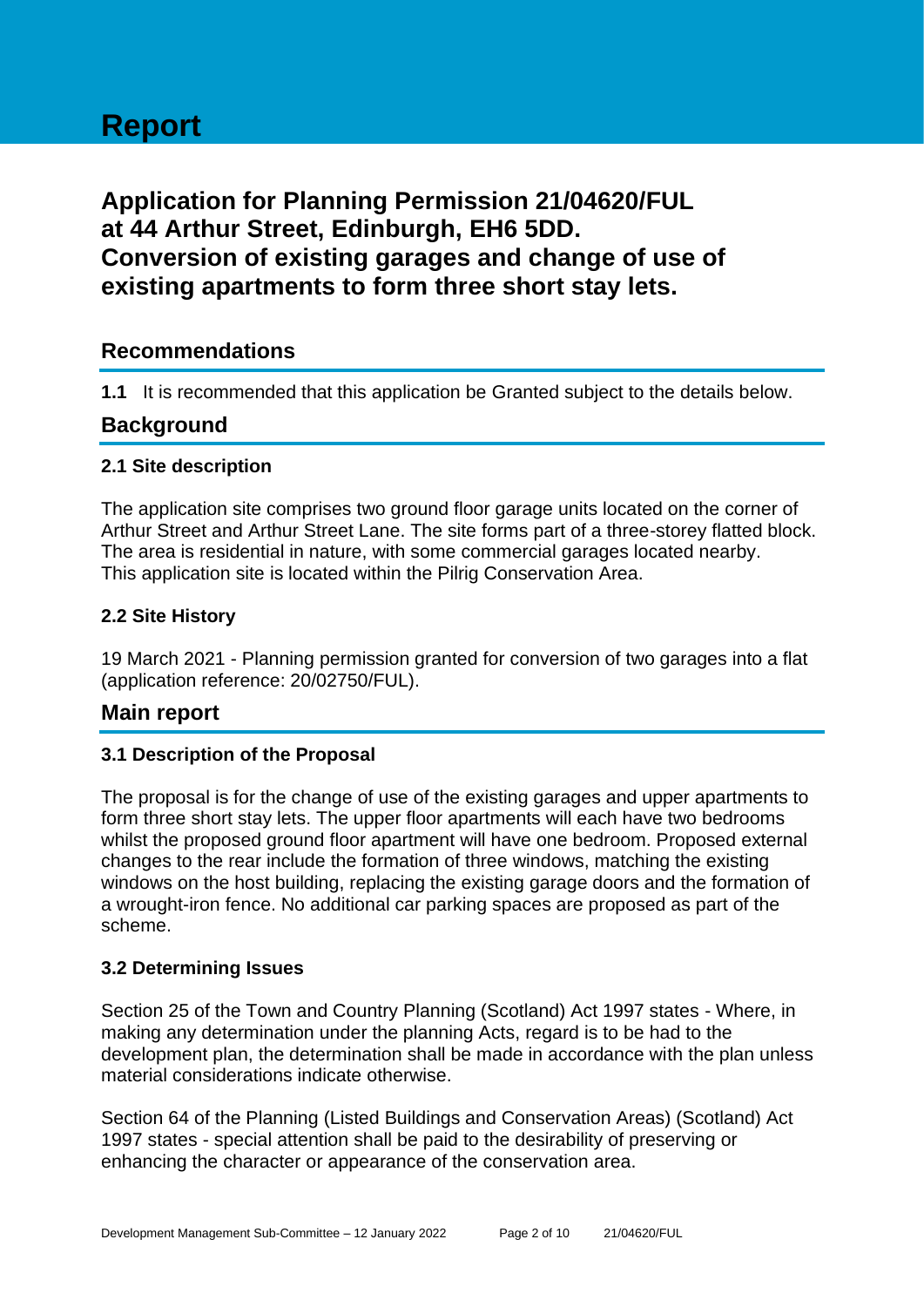Do the proposals comply with the development plan?

If the proposals do comply with the development plan, are there any compelling reasons for not approving them?

If the proposals do not comply with the development plan, are there any compelling reasons for approving them?

#### **3.3 Assessment**

To address these determining issues, the Committee needs to consider whether:

- a) the proposal is acceptable in principle and
- b) the development preserves or enhances the special character or appearance of the conservation area;
- c) all other material considerations have been considered and
- d) any public comments have been addressed.

#### a) Principle of development

The main policy that is applicable to the assessment of short stay lets (STL) is LDP Policy Hou 7 (Inappropriate Uses in Residential Areas) which states that developments, including changes of use which would have a materially detrimental impact on the living conditions of nearby residents, will not be permitted. There are no policies relating specifically to the control of STLs or the impact such a use may have on residential housing stock in the current LDP.

The non-statutory Guidance for Businesses states that an assessment of a change of use of dwellings to STLs will have regard to:

- − The character of the new use and of the wider area;
- − The size of the property;
- − The pattern of activity associated with the use including numbers of occupants, the period of use, issues of noise, disturbance and parking demand and
- − The nature and character of any services provided.

In connection to short stay lets it states - "The Council will not normally grant planning permission in respect of flatted properties where the potential adverse impact on residential amenity is greatest".

There has been a number of appeal decisions which have helped to assess whether short stay lets are acceptable or not. These appeals are material planning considerations. The main determining issues in these cases relate to the following:

- The location of the property and, in particular, whether it is part of a common stair shared by residents. Typically, appeals are successful where the property has its own private access;
- The frequency of movement and likely disturbance for neighbours, and whether this is likely to be more than a full-time tenant occupying the flat. Generally, the smaller the flat the less likelihood of disturbance to neighbours;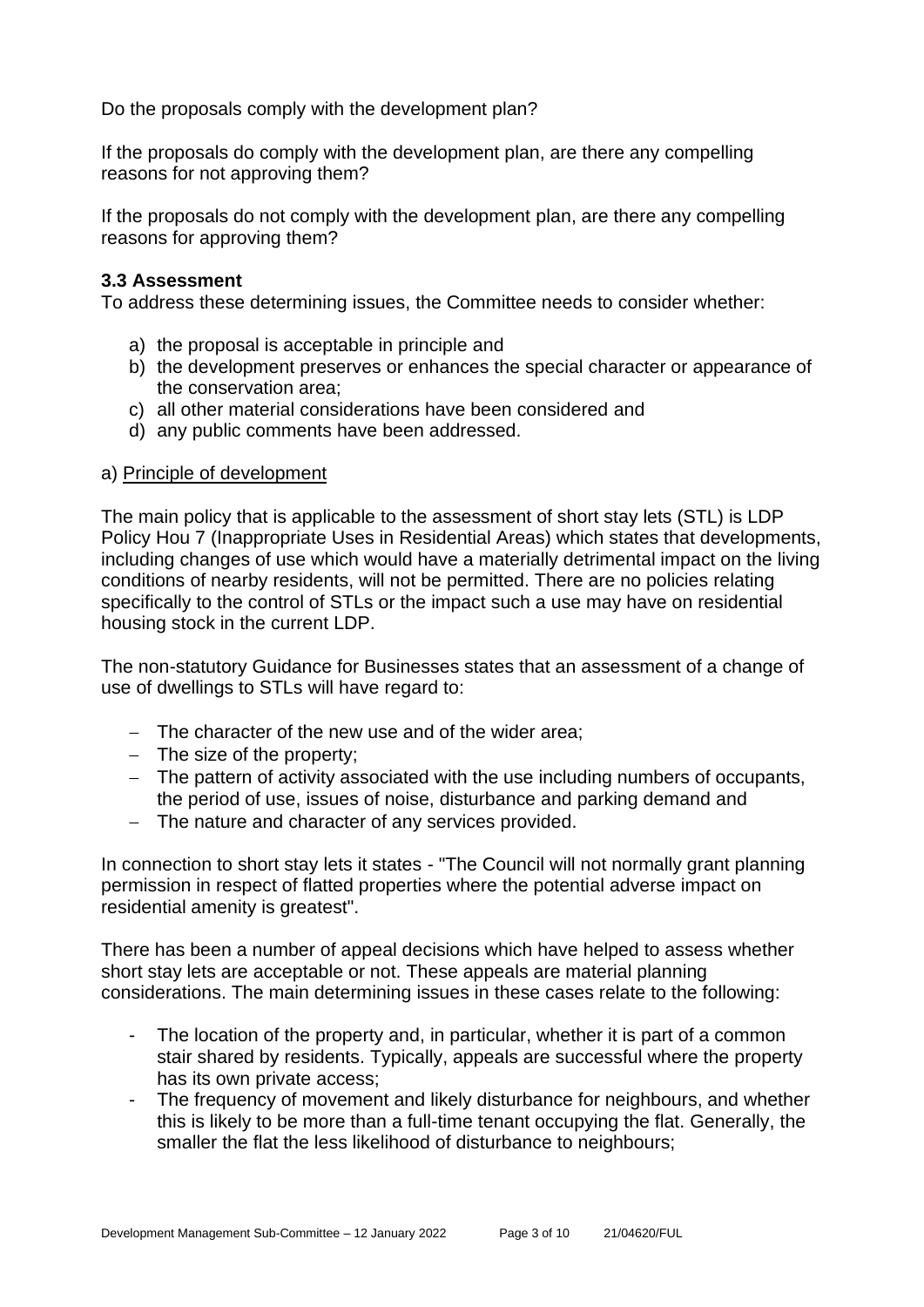- − The impact on the character of the neighbourhood. Again, this often relates to the size of the property and whether anyone renting it for a few days is likely to shop or use local services any differently from a long-term tenant;
- − The nature of the locality and whether the property is located within an area of activity such as being on a busy road or near shops and other commercial services. As such, residents would be accustomed to some degree of ambient noise/ disturbance.

These appeals have also found that short stay lets can be acceptable in predominately residential areas.

Paragraph 220 of the LDP acknowledges that tourism is the biggest source of employment in Edinburgh, providing jobs for over 31,000 people. Whilst there is not a specific LDP policy relating to the jobs created through the required care, maintenance and upkeep of STL properties, the economic benefits are a material planning consideration.

In this instance the proposal will result in the conversion of existing residential units on the first and second floor and existing garages on the ground floor to STL units. No residential units will remain within the building. The application site has an independent means of access and no external amenity space. The site is in a residential area. However, there is a commercial garage and a church over the road to the south. The proposal will not result in a loss of amenity for existing residents in the area.

The Council as planning authority has to deal with each planning application on its own merits. A large number of STLs in a particular area can impact on residential amenity but this proposal for three STL units will not impact on the residential nature of the locality.

There is no empirical evidence which shows a negative impact on the community.

The proposal complies with LDP Policy Hou 7.

#### b) Conservation Area

Section 64(1) of the Planning (Listed Buildings and Conservation Areas) (Scotland) Act 1997 states:

*"In exercise, with respect to any buildings or other land in a conservation area, of any powers under any of the provisions in subsection (2), special attention shall be paid to the desirability of preserving or enhancing the character or appearance of that area."*

LDP Policy Env 6 (Conservation Areas - Development) states that development within a conservation area will be permitted if it preserves or enhances the special character or appearance of the conservation area and is consistent with the relevant conservation area character appraisal and demonstrates high standards of design and utilises materials appropriate to the historic environment.

The Pilrig Conservation Area is characterised by its varied street pattern and terraced properties, contrasted with the green space of Pilrig Park and Rosebank Cemetery. The scale is set by two storey housing.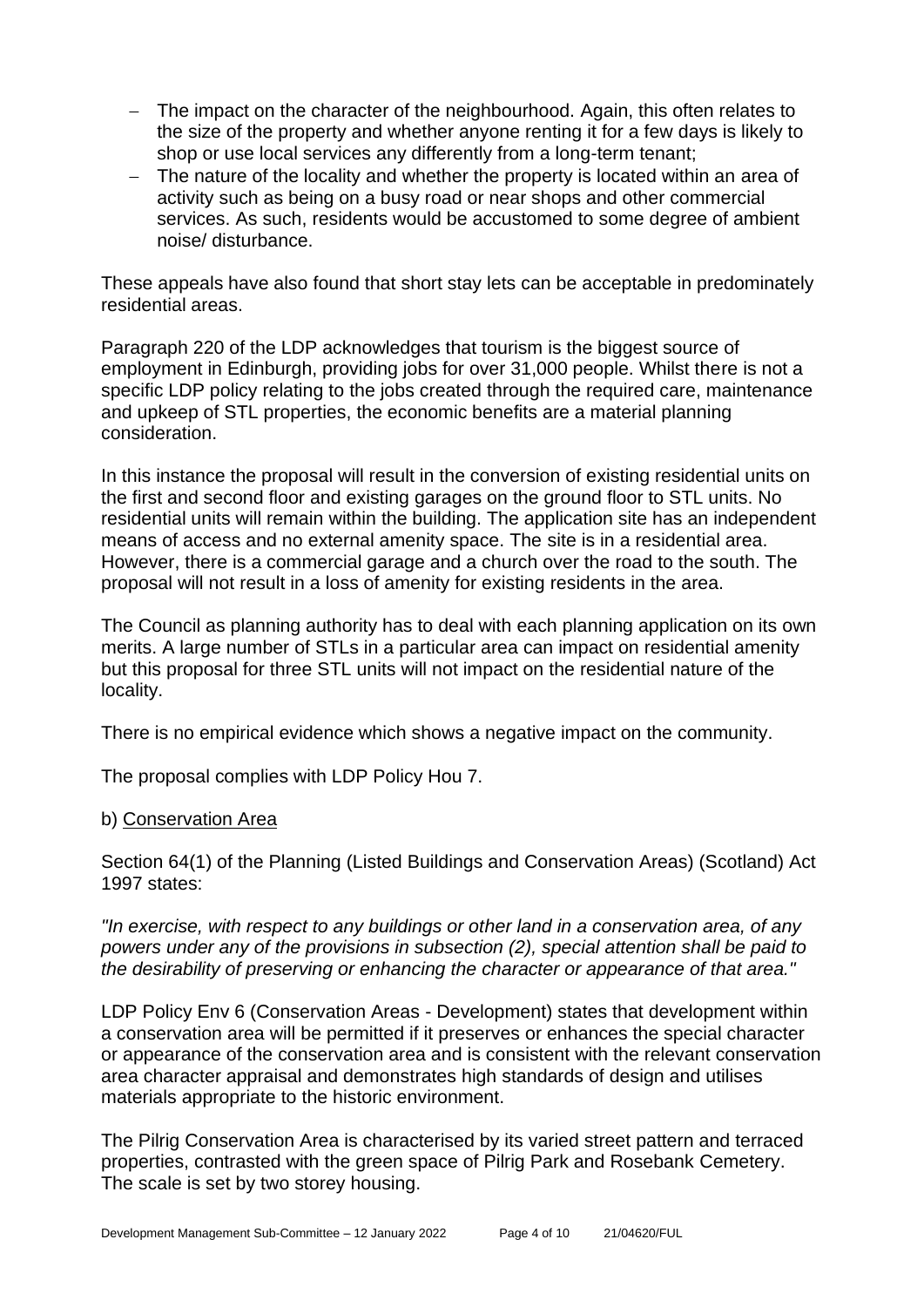The building does not make a significant or positive contribution to the character or appearance of the conservation area.

The proposed external alterations are as previously consented through application 20/02750/FUL. The proposal would use materials that are in keeping with the type and style of the neighbouring properties. The windows proposed would be constructed to match the design of other windows in the building and would be acceptable within the context of the property. The Planning Authority will require full details of proposed materials to be submitted and agreed prior to initiation of development.

The proposed external alterations are compatible with the existing dwelling and will preserve the character and appearance of the conservation area.

#### c) Other Material Considerations

Scottish Planning Policy's presumption in favour of sustainable development is a significant material consideration due to the Local Development Plan being over 5 years old.

The proposal is a sustainable land use, which will support the local economy and by complying with building regulations it will contribute to the mitigation of climate change by, for example, a reduction in energy use. The proposal complies with SPP sustainable policy principles.

#### *Emerging Policy Context*

NPF 4 - Draft National Planning Framework 4 is being consulted on at present. As such, it has not yet been adopted. Therefore, little weight can be attached to it as a material consideration in the determination of this application.

City Plan 2030 - While the proposed City Plan is the settled will of the Council, it has not yet been submitted to Scottish Ministers for examination. As such, little weight can be attached to it as a material consideration in the determination of this application.

#### d) Public Comments

-Too many short-term lets in the area; this is addressed in 3.3a,

It is recommended that this application be Granted subject to the details below.

#### **3.4 Conditions/reasons/informatives**

#### **Conditions** :-

1. A detailed specification, including trade names where appropriate, of all the proposed external materials shall be submitted to and approved in writing by the Planning Authority before work is commenced on site; Note: samples of the materials may be required.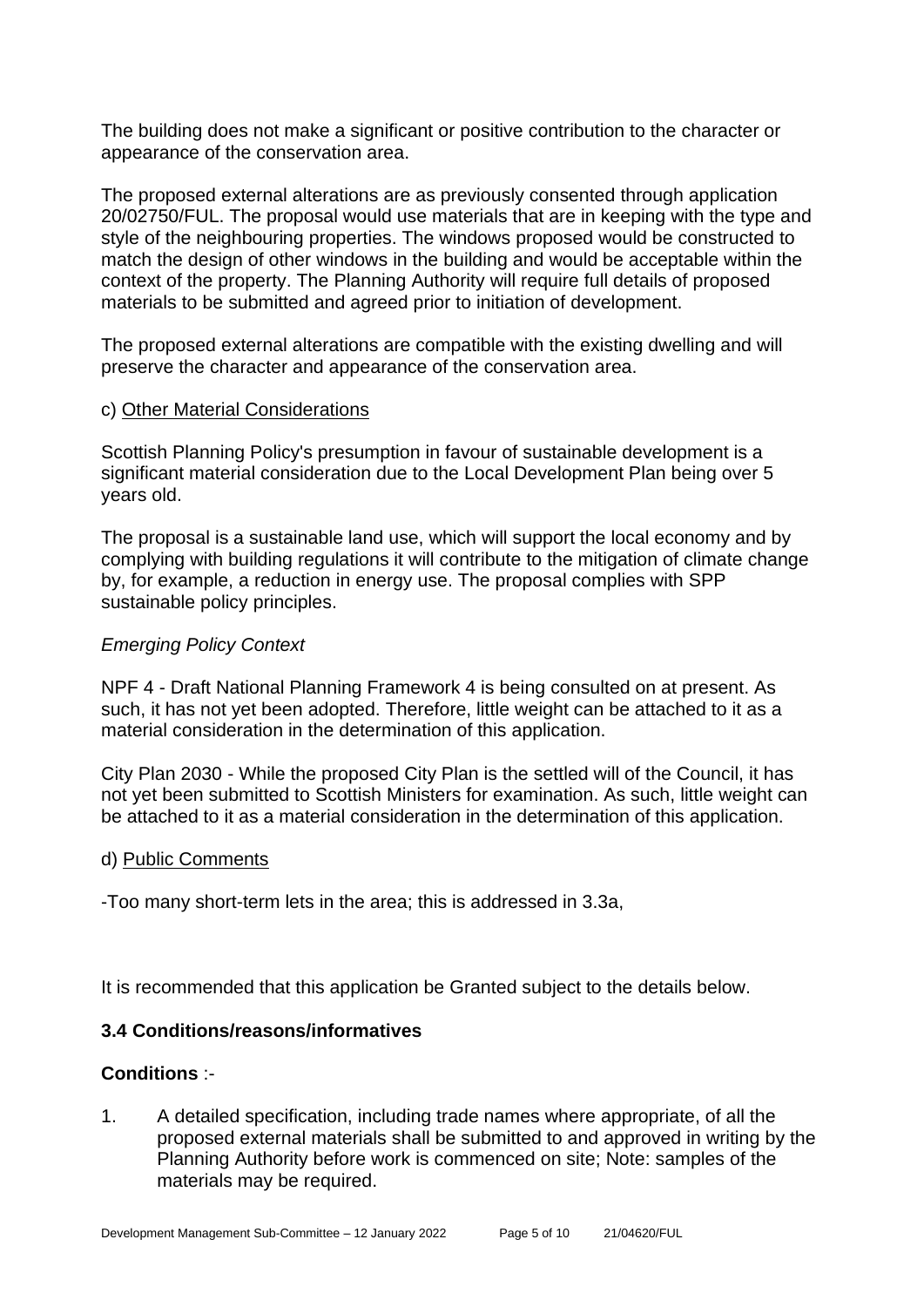#### **Reasons**:-

1. In order to enable the planning authority to consider this/these matter/s in detail.

#### **Informatives**

It should be noted that:

- 1. The development hereby permitted shall be commenced no later than the expiration of three years from the date of this consent.
- 2. No development shall take place on the site until a 'Notice of Initiation of Development' has been submitted to the Council stating the intended date on which the development is to commence. Failure to do so constitutes a breach of planning control, under Section 123(1) of the Town and Country Planning (Scotland) Act 1997.
- 3. As soon as practicable upon the completion of the development of the site, as authorised in the associated grant of permission, a 'Notice of Completion of Development' must be given, in writing to the Council.

#### **Financial impact**

#### **4.1 The financial impact has been assessed as follows:**

There are no financial implications to the Council.

#### **Risk, Policy, compliance and governance impact**

**5.1** Provided planning applications are determined in accordance with statutory legislation, the level of risk is low.

#### **Equalities impact**

#### **6.1 The equalities impact has been assessed as follows:**

The application has been assessed and has no impact in terms of equalities or human rights.

#### **Sustainability impact**

#### **7.1 The sustainability impact has been assessed as follows:**

This application meets the sustainability requirements of the Edinburgh Design Guidance.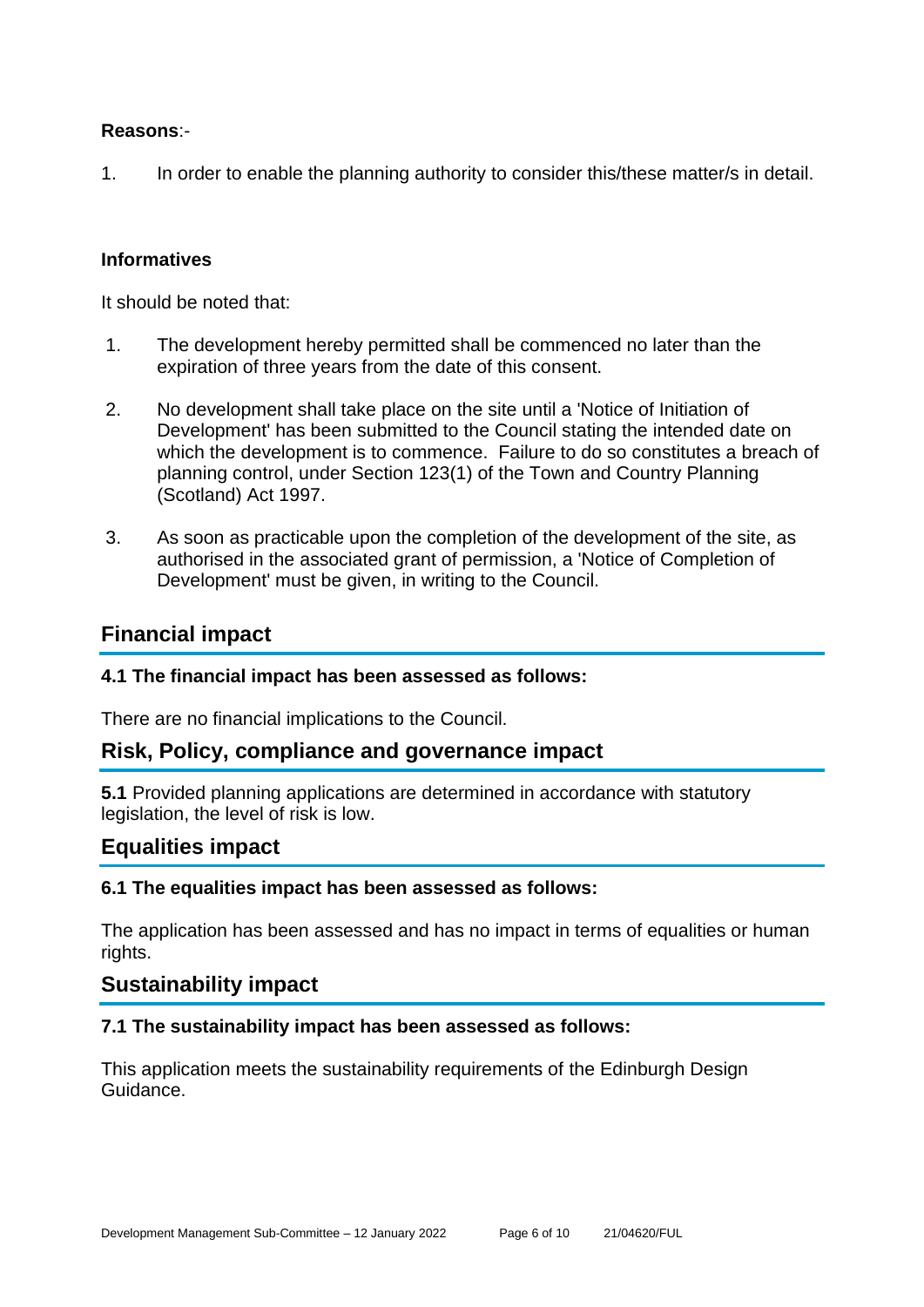## **Consultation and engagement**

#### **8.1 Pre-Application Process**

There is no pre-application process history.

#### **8.2 Publicity summary of representations and Community Council comments**

The application received one comment, objecting to the proposal.

#### **Background reading/external references**

- To view details of the application, go to
- [Planning and Building Standards online services](https://citydev-portal.edinburgh.gov.uk/idoxpa-web/search.do?action=simple&searchType=Application)
- [Planning guidelines](http://www.edinburgh.gov.uk/planningguidelines)
- [Conservation Area Character Appraisals](http://www.edinburgh.gov.uk/characterappraisals)
- [Edinburgh Local Development Plan](http://www.edinburgh.gov.uk/localdevelopmentplan)
- **[Scottish Planning Policy](http://www.scotland.gov.uk/Topics/Built-Environment/planning/Policy)**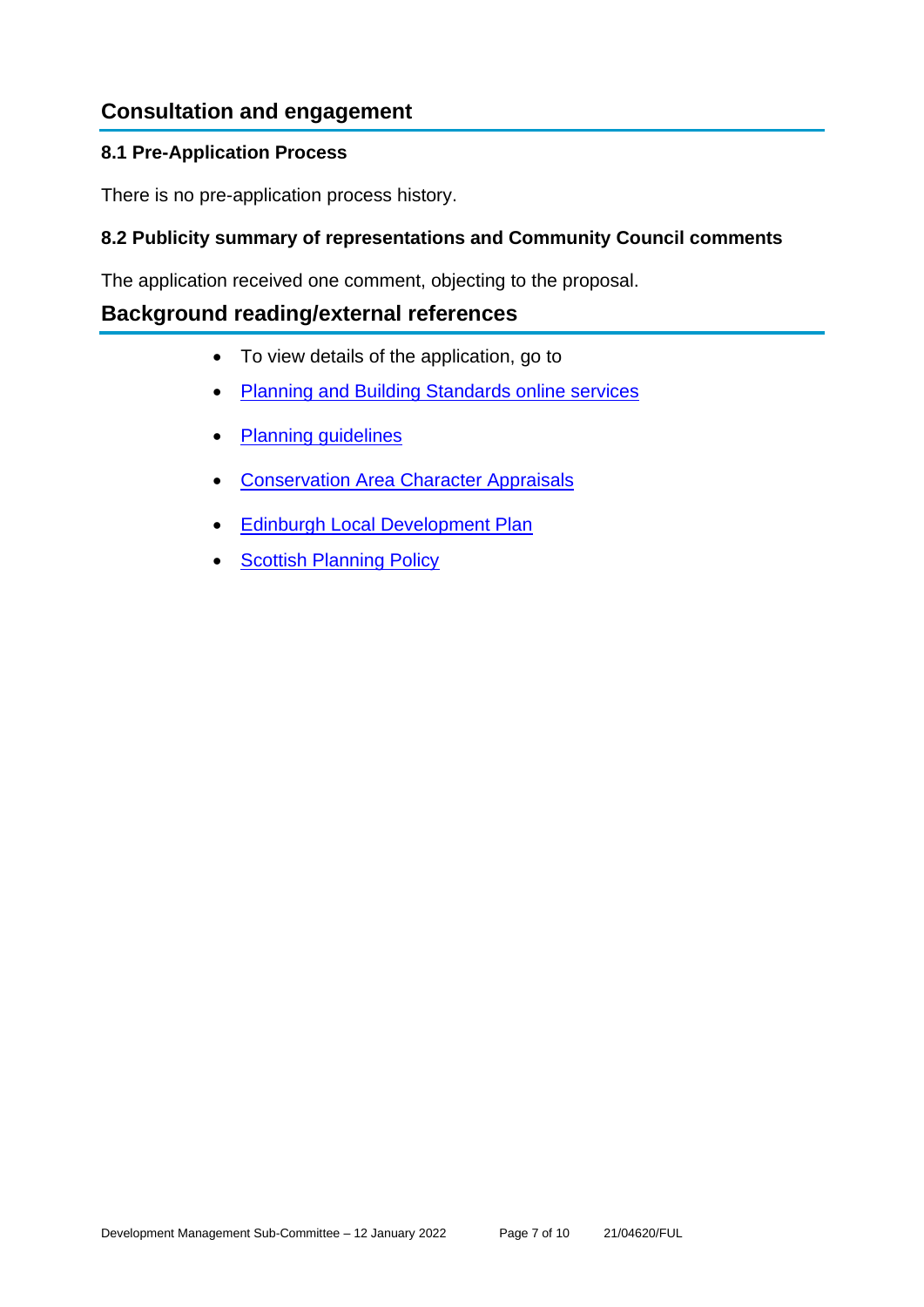| <b>Statutory Development</b><br><b>Plan Provision</b> | Edinburgh Local Development Plan. |
|-------------------------------------------------------|-----------------------------------|
| Date registered                                       | 2 September 2021                  |
| <b>Drawing numbers/Scheme</b>                         | $01-02B$ ,                        |
|                                                       | Scheme 3                          |

**David Givan** Chief Planning Officer PLACE The City of Edinburgh Council

Contact: Christopher Sillick, Planning Officer E-mail:christopher.sillick@edinburgh.gov.uk

#### **Links - Policies**

#### **Relevant Policies:**

#### **Relevant policies of the Local Development Plan.**

LDP Policy Hou 7 (Inappropriate Uses in Residential Areas) establishes a presumption against development which would have an unacceptable effect on the living conditions of nearby residents.

LDP Policy Env 6 (Conservation Areas - Development) sets out criteria for assessing development in a conservation area.

#### **Relevant Non-Statutory Guidelines**

**Non-statutory guidelines** 'GUIDANCE FOR BUSINESSES' provides guidance for proposals likely to be made on behalf of businesses. It includes food and drink uses, conversion to residential use, changing housing to commercial uses, altering shopfronts and signage and advertisements.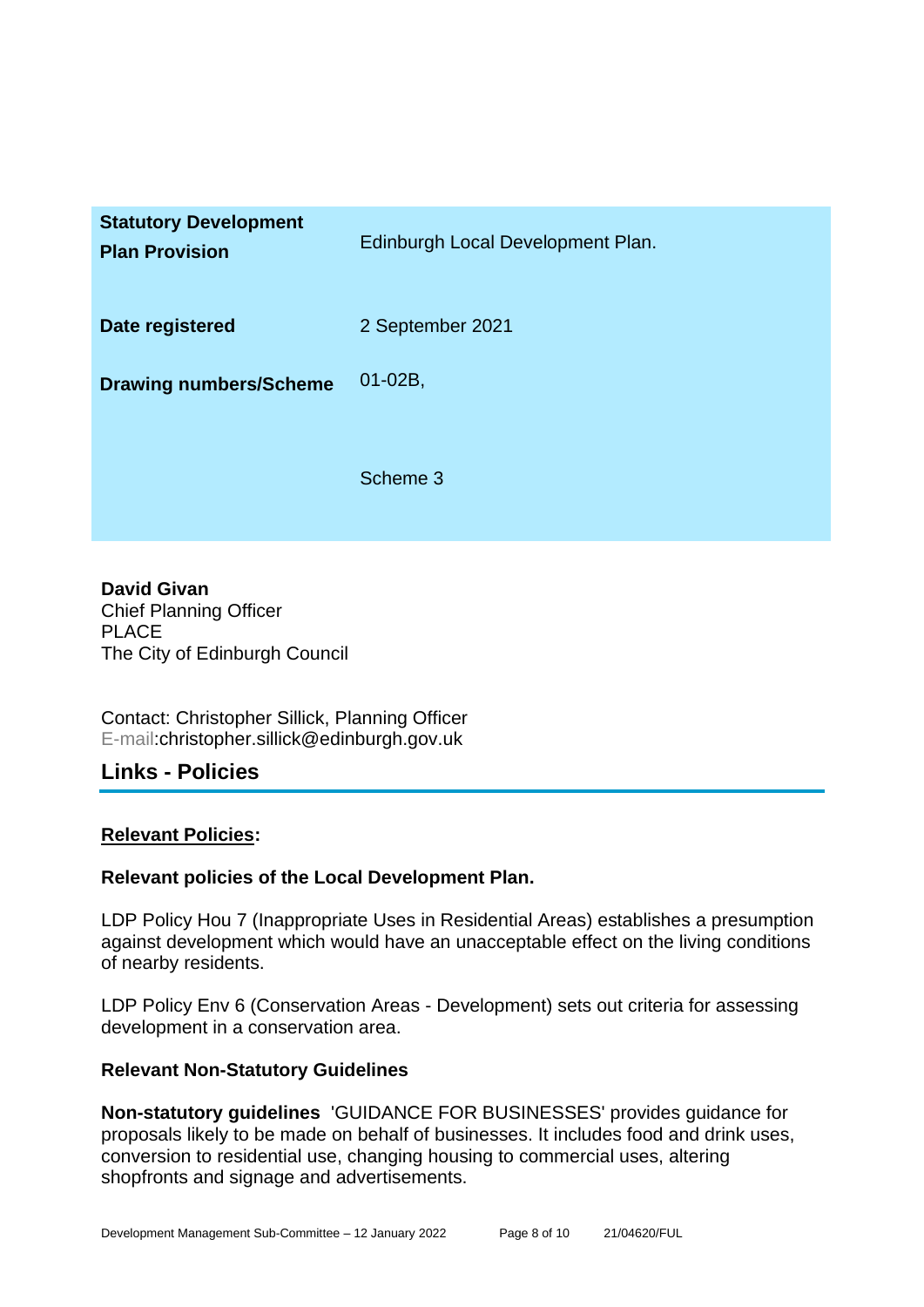#### **Other Relevant policy guidance**

The Pilrig Conservation Area is characterised by its varied street pattern and terraced properties, contrasted with the green space of Pilrig Park and Rosebank Cemetery. The scale is set by two storey housing.